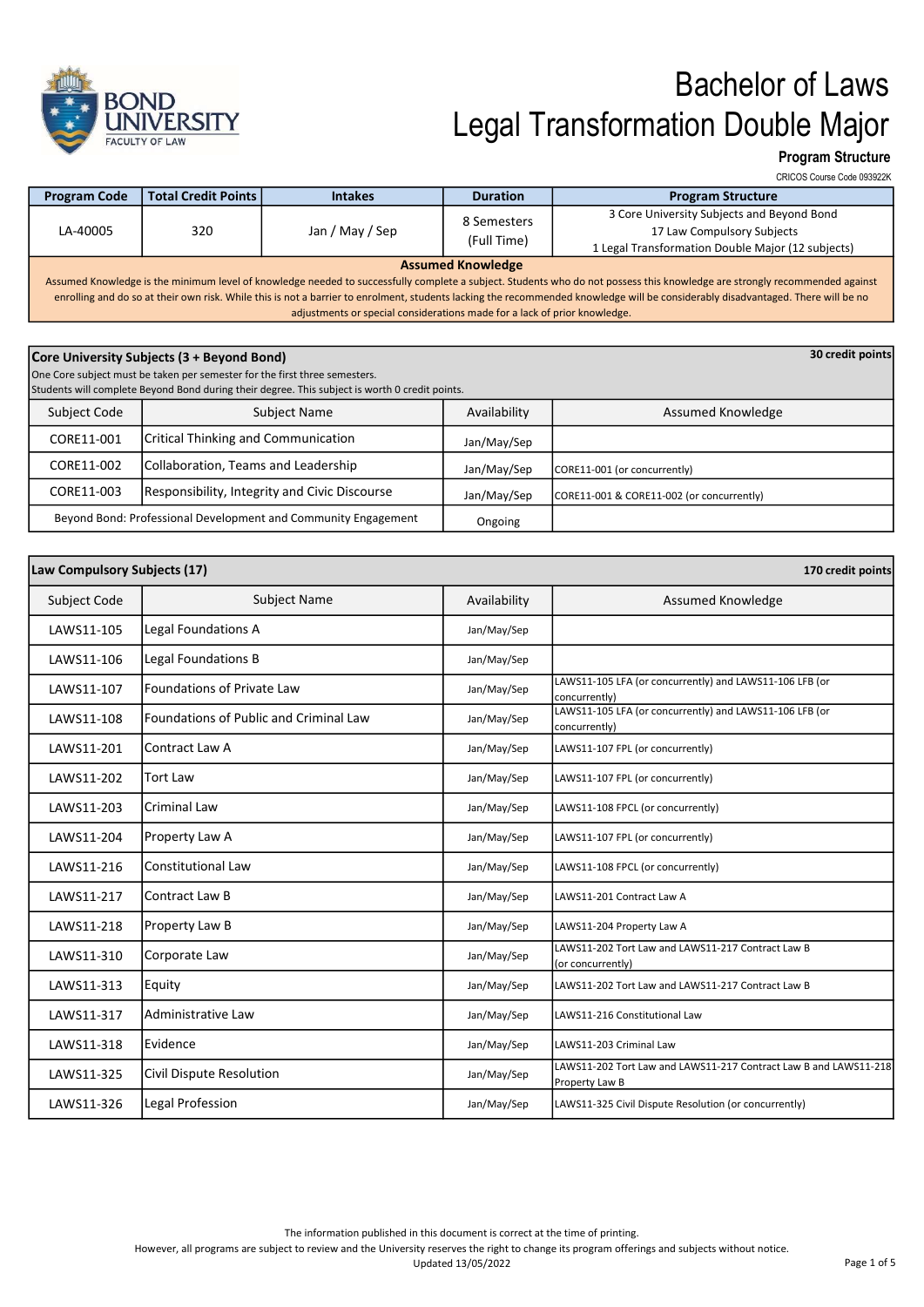

| Legal Transformation Double Major Subjects (12)                                                   |                                                                                                             |              |                                               |  |  |
|---------------------------------------------------------------------------------------------------|-------------------------------------------------------------------------------------------------------------|--------------|-----------------------------------------------|--|--|
| Students must complete the following 5 required Legal Transformation subjects (50 credit points). |                                                                                                             |              |                                               |  |  |
| Subject Code                                                                                      | <b>Subject Name</b>                                                                                         | Availability | Pre Requisite                                 |  |  |
| COLB11-100                                                                                        | Global Citizenship                                                                                          | Jan          |                                               |  |  |
| COLB12-100                                                                                        | Immersion 1: Work-Based Experience                                                                          | Sep          |                                               |  |  |
| COLB12-110                                                                                        | Trust, Privacy, Law and Ethics in the Digital Age                                                           | May          |                                               |  |  |
| COLB12-120                                                                                        | Design: Process, Methods and Mindsets                                                                       | Sep          |                                               |  |  |
| COLB13-110                                                                                        | Immersion 2: Work Placement                                                                                 | May          | COLB12-100 Immersion 1: Work-Based Experience |  |  |
|                                                                                                   | Students must choose 7 subjects from the following Legal Transformation Law subjects (70 credit points). ** |              |                                               |  |  |
| Subject Code                                                                                      | Subject Name                                                                                                | Availability | Assumed Knowledge                             |  |  |
| LAWS13-522                                                                                        | Industrial Property Law                                                                                     | Jan          |                                               |  |  |
| LAWS13-525                                                                                        | Law and Medicine                                                                                            | May          |                                               |  |  |
| LAWS13-527                                                                                        | <b>Media and Communications Law</b>                                                                         | Jan          |                                               |  |  |
| LAWS13-541                                                                                        | Banking and Finance Law                                                                                     | May          |                                               |  |  |
| LAWS13-546                                                                                        | Copyright and Entertainment Law                                                                             | Sep          |                                               |  |  |
| LAWS13-547                                                                                        | <b>Electronic Banking Law</b>                                                                               | Jan          |                                               |  |  |
| LAWS13-581                                                                                        | Coding, Cybersecurity and Cryptoliteracy for Lawyers                                                        | Sep          |                                               |  |  |
| LAWS17-110                                                                                        | The Digital Lawyer                                                                                          | Sep          |                                               |  |  |
| LAWS17-556                                                                                        | Information Technology and the Law                                                                          | Sep          |                                               |  |  |
| LAWS17-572                                                                                        | Philosophical Foundations of Law                                                                            | May          |                                               |  |  |
| LAWS17-573                                                                                        | Start-Up Law                                                                                                | May          | LAWS11-310 Corporate Law (or concurrently)    |  |  |
| LAWS17-576                                                                                        | Legal Aspects of Electronic Commerce                                                                        | Jan          |                                               |  |  |
| LAWS17-733                                                                                        | Global Intellectual Property Law                                                                            | Jan          |                                               |  |  |
| LAWS17-806                                                                                        | Energy Law                                                                                                  | Sep          |                                               |  |  |

#### Bachelor of Laws with Honours

Please see eligibility requirements for achieving Honours on the Law Honours / Distinction information webpage.

(\*\*To be eligible for Honours please seek advice from Student Assist on how you can include LAWS13-569 Legal Research Project as part of the double major)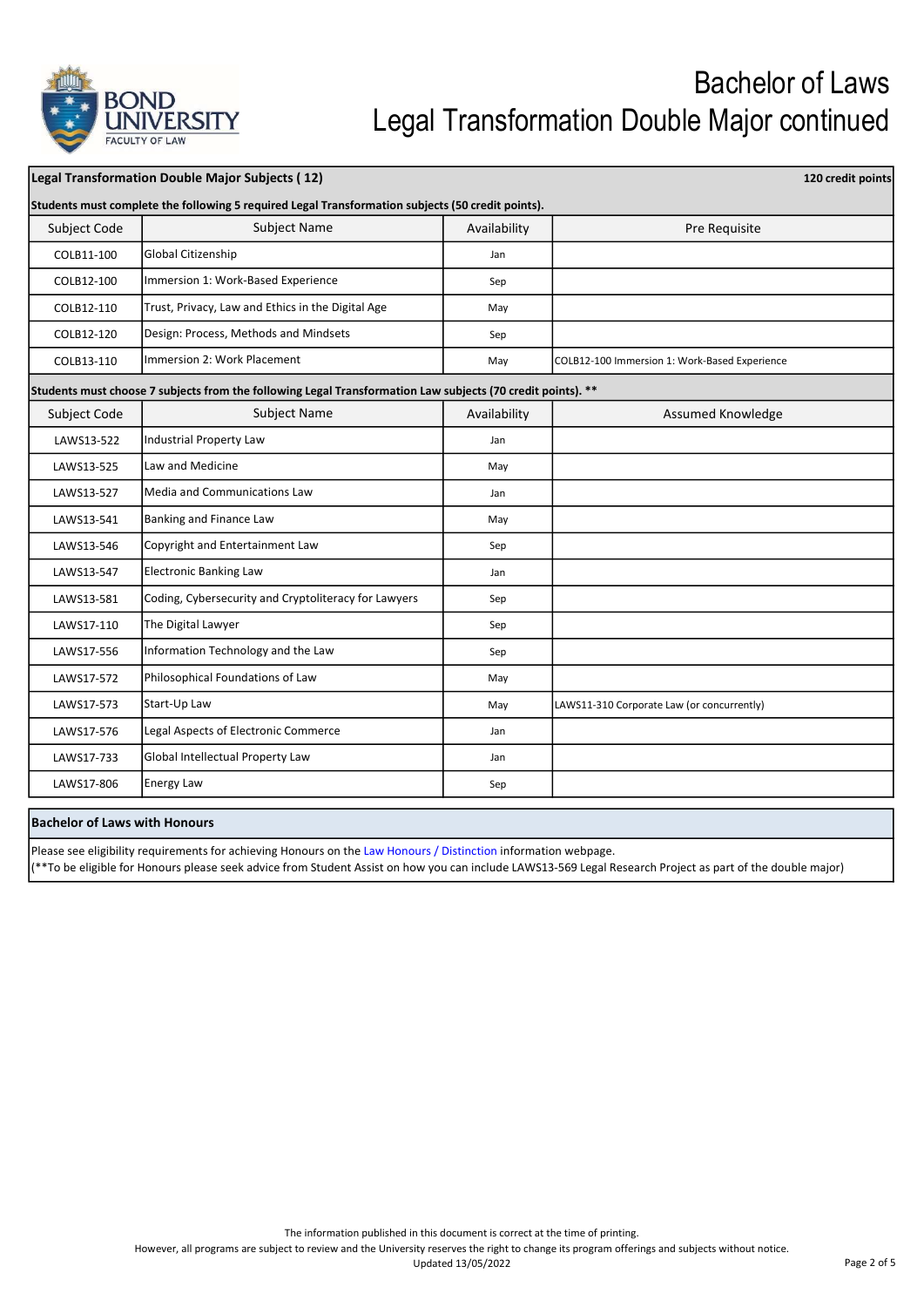

January Start Program Subject Sequence

| <b>Semester</b>         | <b>Subject Code</b> | Subject                                           | <b>Notes</b>                                                        |
|-------------------------|---------------------|---------------------------------------------------|---------------------------------------------------------------------|
| 1st Semester<br>January | CORE11-001          | Critical Thinking and Communication               |                                                                     |
|                         | LAWS11-105          | Legal Foundations A                               |                                                                     |
|                         | LAWS11-106          | <b>Legal Foundations B</b>                        |                                                                     |
|                         | COLB11-100          | <b>Global Citizenship</b>                         |                                                                     |
|                         |                     | Beyond Bond*                                      |                                                                     |
| 2nd Semester<br>May     | CORE11-002          | Collaboration, Teams and Leadership               |                                                                     |
|                         | LAWS11-107          | <b>Foundations of Private Law</b>                 |                                                                     |
|                         | LAWS11-108          | <b>Foundations of Public and Criminal Law</b>     |                                                                     |
|                         | COLB12-110          | Trust, Privacy, Law and Ethics in the Digital Age |                                                                     |
|                         | CORE11-003          | Responsibility, Integrity and Civic Discourse     |                                                                     |
| 3rd Semester            | LAWS11-201          | Contract Law A                                    |                                                                     |
| September               | LAWS11-202          | <b>Tort Law</b>                                   |                                                                     |
|                         | COLB12-120          | Design: Process, Methods and Mindsets             |                                                                     |
| 4th Semester            | LAWS11-203          | Criminal Law                                      |                                                                     |
|                         | LAWS11-204          | Property Law A                                    |                                                                     |
| January                 |                     | <b>Transformation Law Elective</b>                |                                                                     |
|                         |                     | <b>Transformation Law Elective</b>                |                                                                     |
|                         | LAWS11-216          | <b>Constitutional Law</b>                         |                                                                     |
| <b>5th Semester</b>     | LAWS11-217          | <b>Contract Law B</b>                             |                                                                     |
| May                     | LAWS11-218          | Property Law B                                    |                                                                     |
|                         |                     | <b>Transformation Law Elective</b>                |                                                                     |
|                         | LAWS11-310          | Corporate Law                                     |                                                                     |
| 6th Semester            | LAWS11-313          | Equity                                            |                                                                     |
| September               | COLB12-100          | Immersion 1: Work-Based Experience                |                                                                     |
|                         |                     | <b>Transformation Law Elective</b>                |                                                                     |
| 7th Semester            | LAWS11-317          | Administrative Law                                |                                                                     |
|                         | LAWS11-318          | Evidence                                          |                                                                     |
| January                 |                     | <b>Transformation Law Elective</b>                | *option to take LAWS13-569 Legal Research Project as an alternative |
|                         |                     | <b>Transformation Law Elective</b>                | elective for the last or 2nd last semester of the degree.           |
|                         | LAWS11-325          | Civil Dispute Resolution                          |                                                                     |
| 8th Semester            | LAWS11-326          | Legal Profession                                  |                                                                     |
| May                     | COLB13-110          | <b>Immersion 2: Work Placement</b>                |                                                                     |
|                         |                     | <b>Transformation Law Elective</b>                |                                                                     |

\*Students will complete Beyond Bond during their degree. This subject is worth 0 credit points.

Notes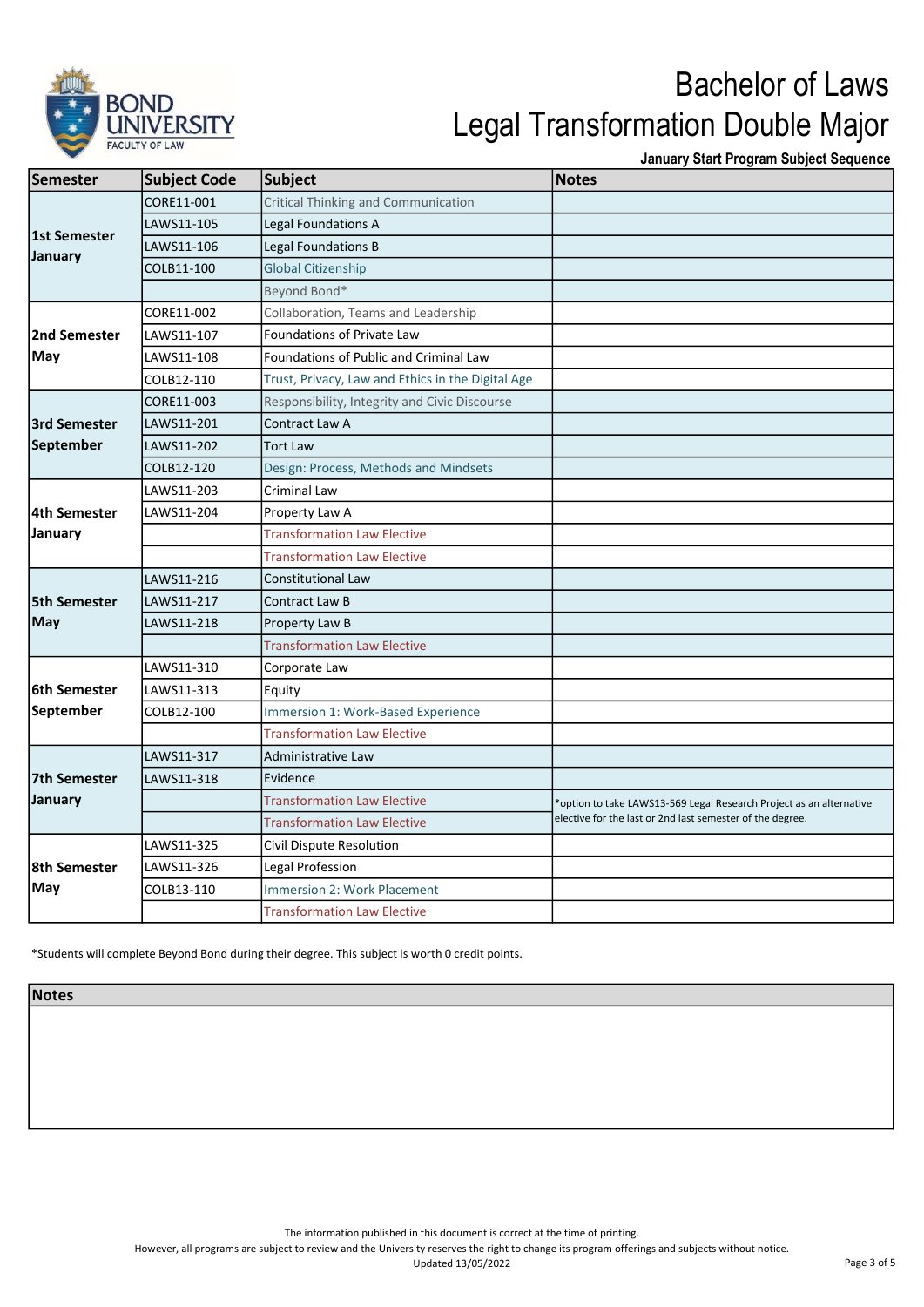

May Start Program Subject Sequence

| Semester            | <b>Subject Code</b> | Subject                                           | <b>Notes</b>                                                        |
|---------------------|---------------------|---------------------------------------------------|---------------------------------------------------------------------|
| 1st Semester<br>May | CORE11-001          | <b>Critical Thinking and Communication</b>        |                                                                     |
|                     | LAWS11-105          | Legal Foundations A                               |                                                                     |
|                     | LAWS11-106          | Legal Foundations B                               |                                                                     |
|                     | COLB12-110          | Trust, Privacy, Law and Ethics in the Digital Age |                                                                     |
|                     |                     | Beyond Bond*                                      |                                                                     |
| 2nd Semester        | CORE11-002          | Collaboration, Teams and Leadership               |                                                                     |
|                     | LAWS11-107          | <b>Foundations of Private Law</b>                 |                                                                     |
| September           | LAWS11-108          | <b>Foundations of Public and Criminal Law</b>     |                                                                     |
|                     | COLB12-120          | Design: Process, Methods and Mindsets             |                                                                     |
|                     | CORE11-003          | Responsibility, Integrity and Civic Discourse     |                                                                     |
| 3rd Semester        | LAWS11-201          | Contract Law A                                    |                                                                     |
| January             | LAWS11-202          | <b>Tort Law</b>                                   |                                                                     |
|                     | COLB11-100          | <b>Global Citizenship</b>                         |                                                                     |
|                     | LAWS11-203          | Criminal Law                                      |                                                                     |
| 4th Semester        | LAWS11-204          | Property Law A                                    |                                                                     |
| May                 |                     | <b>Transformation Law Elective</b>                |                                                                     |
|                     |                     | <b>Transformation Law Elective</b>                |                                                                     |
|                     | LAWS11-216          | <b>Constitutional Law</b>                         |                                                                     |
| <b>5th Semester</b> | LAWS11-217          | Contract Law B                                    |                                                                     |
| September           | LAWS11-218          | Property Law B                                    |                                                                     |
|                     | COLB12-100          | Immersion 1: Work-Based Experience                |                                                                     |
|                     | LAWS11-310          | Corporate Law                                     |                                                                     |
| l6th Semester       |                     | <b>Transformation Law Elective</b>                |                                                                     |
| January             |                     | <b>Transformation Law Elective</b>                |                                                                     |
|                     |                     | <b>Transformation Law Elective</b>                |                                                                     |
|                     | LAWS11-313          | Equity                                            |                                                                     |
| 7th Semester        | LAWS11-317          | Administrative Law                                |                                                                     |
| May                 | COLB13-110          | <b>Immersion 2: Work Placement</b>                | *option to take LAWS13-569 Legal Research Project as an alternative |
|                     |                     | <b>Transformation Law Elective</b>                | elective for the last or 2nd last semester of the degree.           |
|                     | LAWS11-318          | Evidence                                          |                                                                     |
| 8th Semester        | LAWS11-325          | Civil Dispute Resolution                          |                                                                     |
| September           | LAWS11-326          | Legal Profession                                  |                                                                     |
|                     |                     | <b>Transformation Law Elective</b>                |                                                                     |

\*Students will complete Beyond Bond during their degree. This subject is worth 0 credit points.

Notes

The information published in this document is correct at the time of printing.

However, all programs are subject to review and the University reserves the right to change its program offerings and subjects without notice.

Updated 13/05/2022 Page 4 of 5